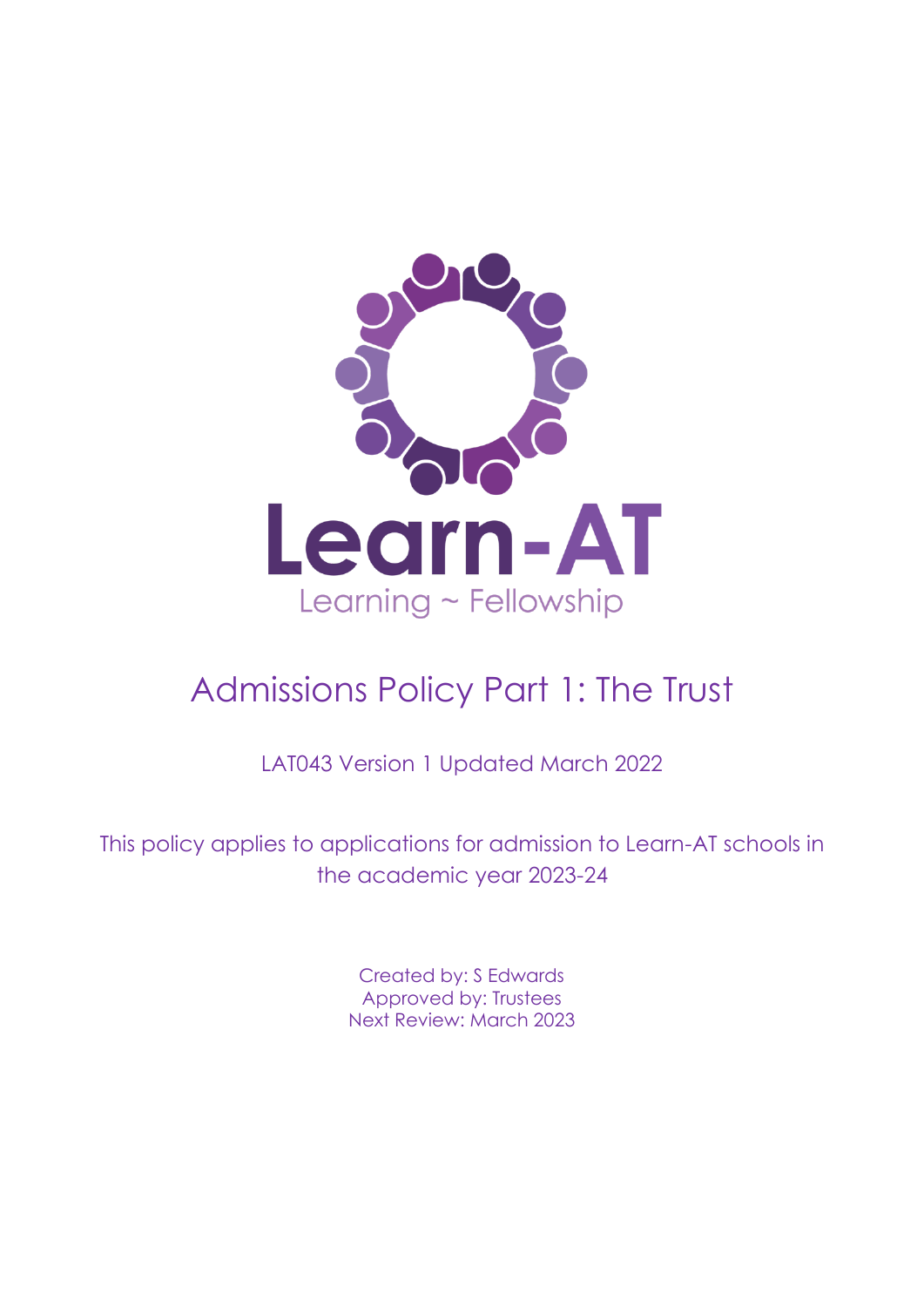# **Table of Contents**

| 1.  |                                                                                         |
|-----|-----------------------------------------------------------------------------------------|
| 2.  |                                                                                         |
| 3.  |                                                                                         |
| 4.  |                                                                                         |
| 5.  |                                                                                         |
| 6.  |                                                                                         |
| 7.  |                                                                                         |
| 8.  |                                                                                         |
| 9.  |                                                                                         |
| 10. |                                                                                         |
| 11. |                                                                                         |
| 12. | Children with Special Educational Needs and Disabilities (SEND). 7                      |
| 13. |                                                                                         |
| 14. |                                                                                         |
| 15. |                                                                                         |
| 16. |                                                                                         |
| 17. | Infant Class Size Limits, Multiple Birth Children and Permitted Exceptions (Primary and |
| 18. | Admission of children below compulsory school age and deferred entry 8                  |
| 19. |                                                                                         |
| 20. |                                                                                         |
| 21. |                                                                                         |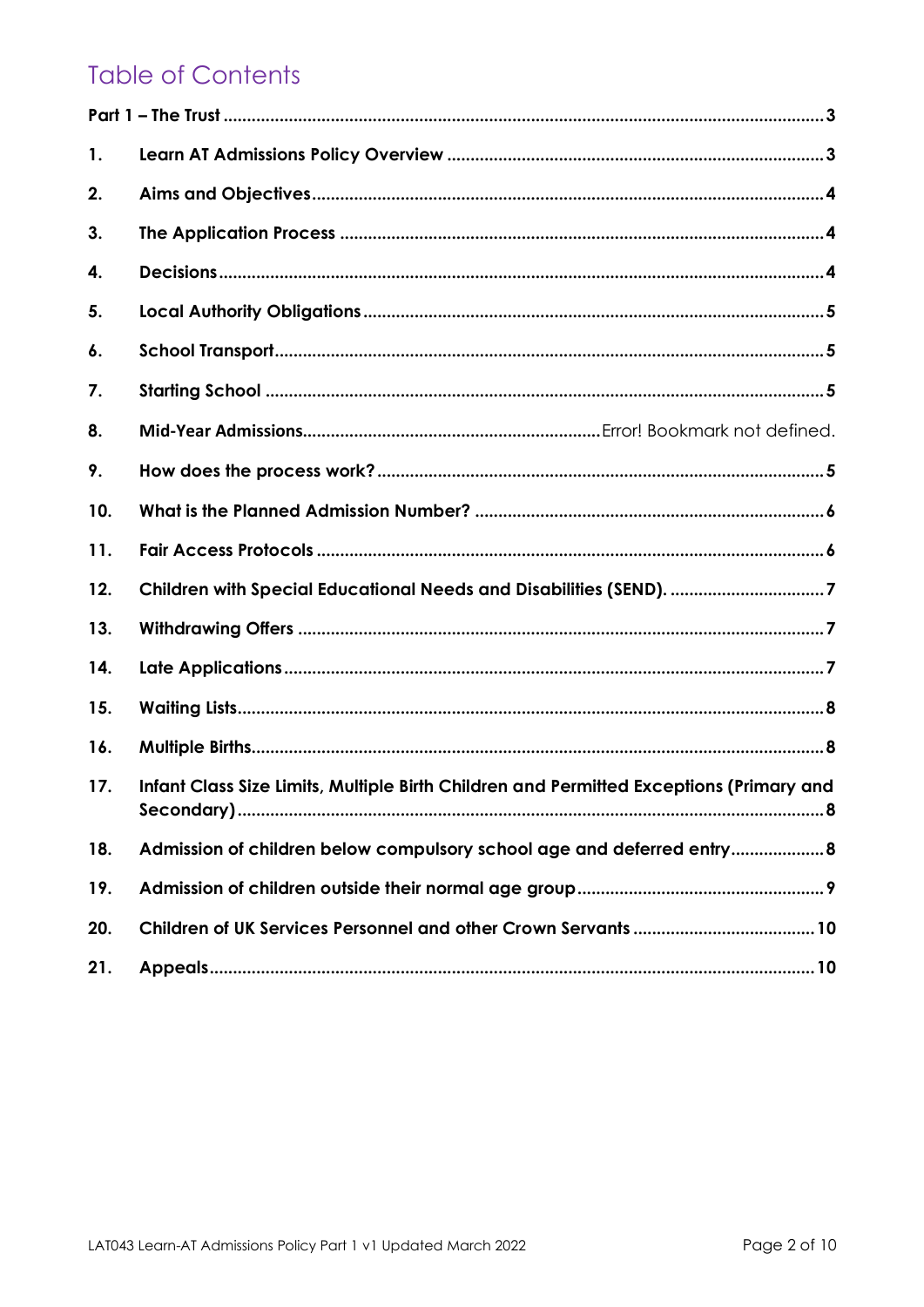# **Part 1 – The Trust**

## <span id="page-2-1"></span><span id="page-2-0"></span>**1. Learn AT Admissions Policy Overview**

- 1.1. The Learn Academies Trust (Learn-AT) is the Admission Authority for the schools within our Trust. As the Admission Authority, the Trust is responsible for setting the criteria for admissions, interpretation and management of the admissions process within the schools. Leicestershire County Council is the Co-ordinating Authority for admissions in Leicestershire. It provides support to the Trust and the process for offering of school places and, through a service level agreement, for managing oversubscription where more applications are received than there are school places available.
- 1.2. As the Admission Authority for all schools in the Trust, we need to ensure that the Trust's overriding ethos and values are at the heart of Admission Policies for the schools. Learn-AT is committed to the service of pupils and families in each of its schools and their communities. In all the work we do to secure the highest quality of learning for all pupils, we are guided by our core purpose – learning – and our core value – fellowship. Learning is the 'main thing' and we work in fellowship, together, to promote each of our schools as distinctive and individual learning communities.
- 1.3. Learn-AT is a mixed, Church of England and Community Multi-Academy Trust. The Trust is proud to be part of the Church of England Diocese of Leicester's family of school trusts and includes majority Diocesan representation on the Members' Board. The five Members approve the appointment of Trustees (or Trust Directors), who are accountable for the effective leadership and management of the Trust. A Christian ethos is fundamental to the Learn-AT schools which were formerly 'Voluntary Aided' or 'Voluntary Controlled' Church of England maintained schools. Learn-AT's community schools are an equal part of the Learn-AT family. Commitment to Church of England education principles is not enshrined in the local governance arrangements of community schools. However, all Learn-AT schools share the same determination to create hospitable, inclusive, nurturing environments in which all children flourish.
- 1.4. The admission arrangements for our schools reflect their own local communities and their own distinctive and individual school ethos. Admission arrangements are governed by the School Admissions Code, which is published by the Department for Education.
- 1.5. The School Admissions Code recognises that schools within an Admission Authority's care may each require amended and different individual policies.
- 1.6. The requirements of the Code to ensure that admission policies are fair, easily understood and objectively followed also underpin our approach to admissions. Parents should be able to look at a set of admission arrangements and understand easily how places for that individual school are allocated.
- 1.7. The admission policies for each school must be subject to public consultation at least once every seven years. When planning significant changes, such as altering catchment areas, introducing new criteria or anything that would affect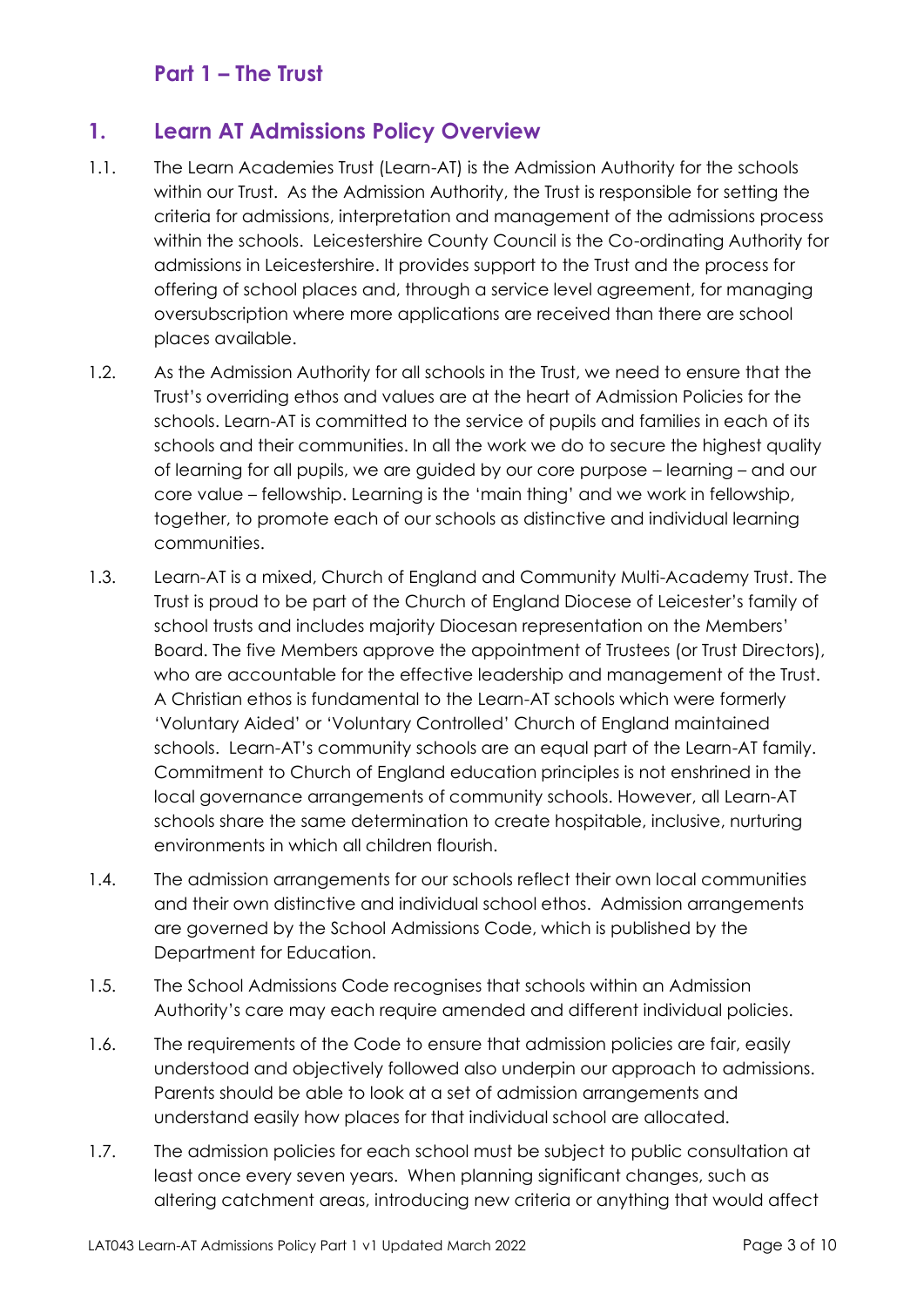admissions of children into our schools, we are obliged, and would wish, to consult.

1.8. As an academy trust with Church of England schools, we are obliged by the School Admissions Code to have regard to advice from the Diocesan Board of Education (DBE). We are also obliged to consult with the Diocese before public consultation. The DBE's advice is that Church Schools do not make provision for faith-based criteria to be considered when more applications are received than there are places available. This policy reflects that advice.

#### <span id="page-3-0"></span>**2. Aims and Objectives**

- 2.1. When considering admission of pupils into any of our schools, the following principles apply:
	- 1. all applications are treated equally;
	- 2. no Learn-AT school selects by ability;
	- 3. admissions will be dealt with as the individual school's admission policy states;
	- 4. subject to infant class size regulations, and planned admission numbers within schools, our schools will prioritise parental preference wherever possible;
	- 5. appeals against refusals to admit a pupil will be dealt with by an independent appeal panel, duly constituted as required by the School Admissions Code;
	- 6. Learn-AT schools are inclusive and are committed to ensuring that the needs of every child on roll are met.

#### <span id="page-3-1"></span>**3. The Application Process**

3.1. Parents apply for a place at our schools using the Leicestershire Co-ordinated Admissions Scheme if they are resident in Leicestershire. Any parent living outside of Leicestershire needs to apply to their own Local Authority; that Local Authority will then ensure that forms are sent to Leicestershire for the co-ordinated response. Information about the admissions process and links to Leicestershire County Council are found on the admissions page of each school and by this link.

https://www.leicestershire.gov.uk/education-and-children/schools-colleges-andacademies/school-admissions

#### <span id="page-3-2"></span>**4. Decisions**

4.1. The Local Authority is responsible for making decisions about first-time admissions (school places for children starting school for the first time in the year in which they will have their fifth birthday). Parents and carers are informed about school place decisions on the 'national offer date' – 16th April (or the next working day). In Learn-AT, the Local Authority is also responsible for decisions about in year applications for school place. For in-year admissions, the Local Authority will confirm whether a place can be offered, within ten school days of receiving the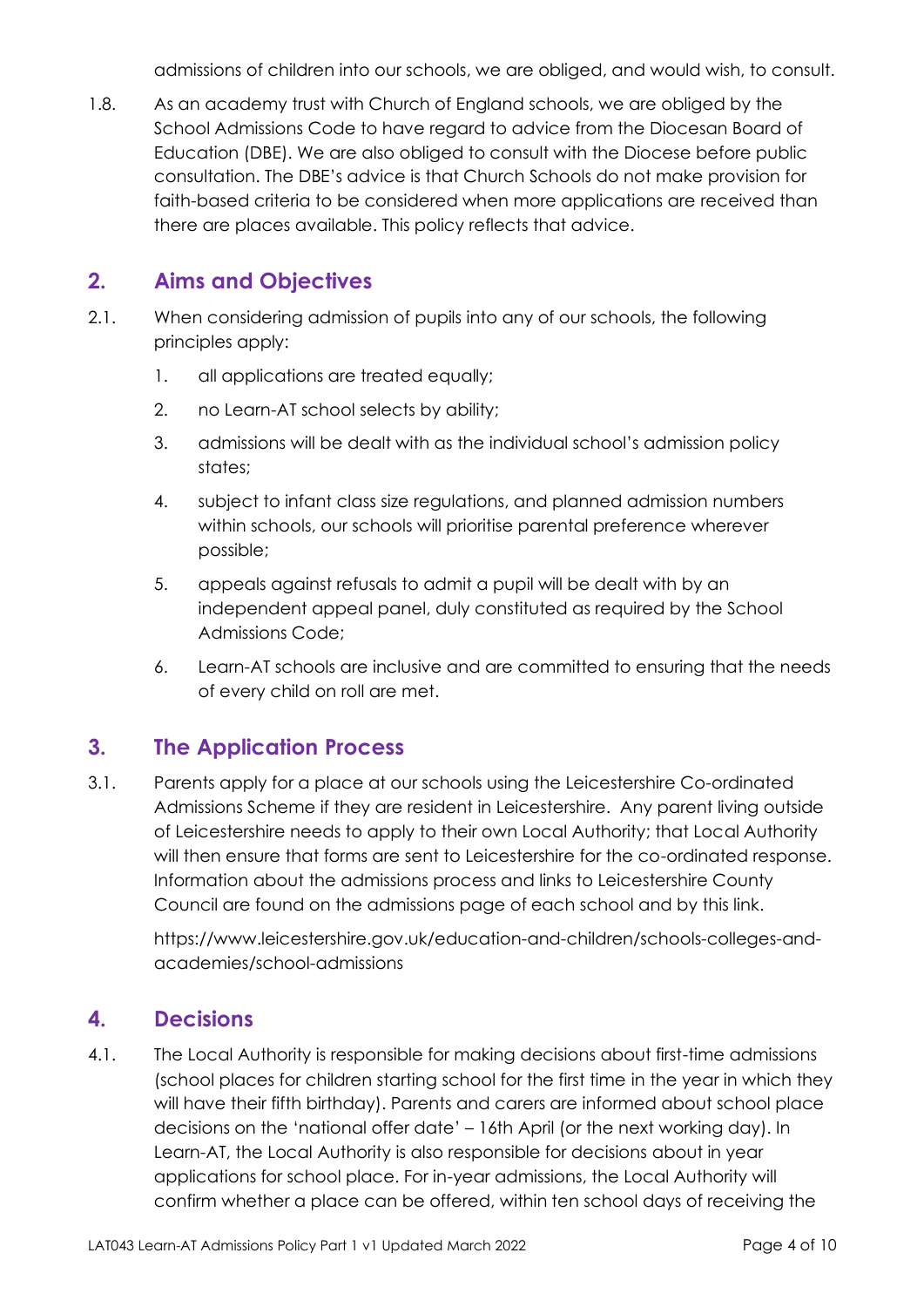application.

# <span id="page-4-0"></span>**5. Local Authority Obligations**

- 5.1. Leicestershire, along with all other Local Authorities, must follow a specified timetable. Children entering the Foundation Year Group, i.e. entering primary school for the first time, in Reception, are dealt with on a common and universal basis.
- 5.2. Every Local Authority must publish a composite booklet that explains the process for starting primary school each year. This is found on the Local Authority website and explains information about the admission process, timetable, appeals process and other useful information.

https://www.leicestershire.gov.uk/sites/default/files/Your-Guide-Primary2019- 2020.pdf

# <span id="page-4-1"></span>**6. School Transport**

6.1. Learn AT is not responsible for any decisions that relate to school transport, this is a matter for the Local Authority.

## <span id="page-4-2"></span>**7. Starting School**

7.1. In Leicestershire, children begin school in the September following their fourth birthday. For school admissions, the academic year is defined 1st September to August 31st, regardless of variations in term start dates. There is one admission at the beginning of the Autumn term, 1st September. However, there may be individual children who begin later in the academic year, see section 18 in this policy. Admission of summer-born children is addressed later in the policy in section 19.

#### **8. In (or Mid)-Year Admissions**

- 8.1. When a child is applying for a place at any other time, because of a desire to change schools, house move or for some other reason, the Local Authority coordinates this process on behalf of Learn-AT. These types of admissions are known as "in-year admissions" or 'mid-year admissions'.
- 8.2. For any in-year admission, an application must be made to the Local Authority, indicating the parent's choice of school. The school will be able to advise if places are available, whether the school is able to offer a school place and if not, what parents can do to appeal that decision.

#### <span id="page-4-3"></span>**9. How does the admissions process work?**

- 9.1. By law, every school must have a mechanism to deal with a situation when there are more applications than places. This involves setting priority criteria.
- 9.2. Children who have an Education, Health and Care Plan that names the school as part of that plan are automatically admitted. These children are not included in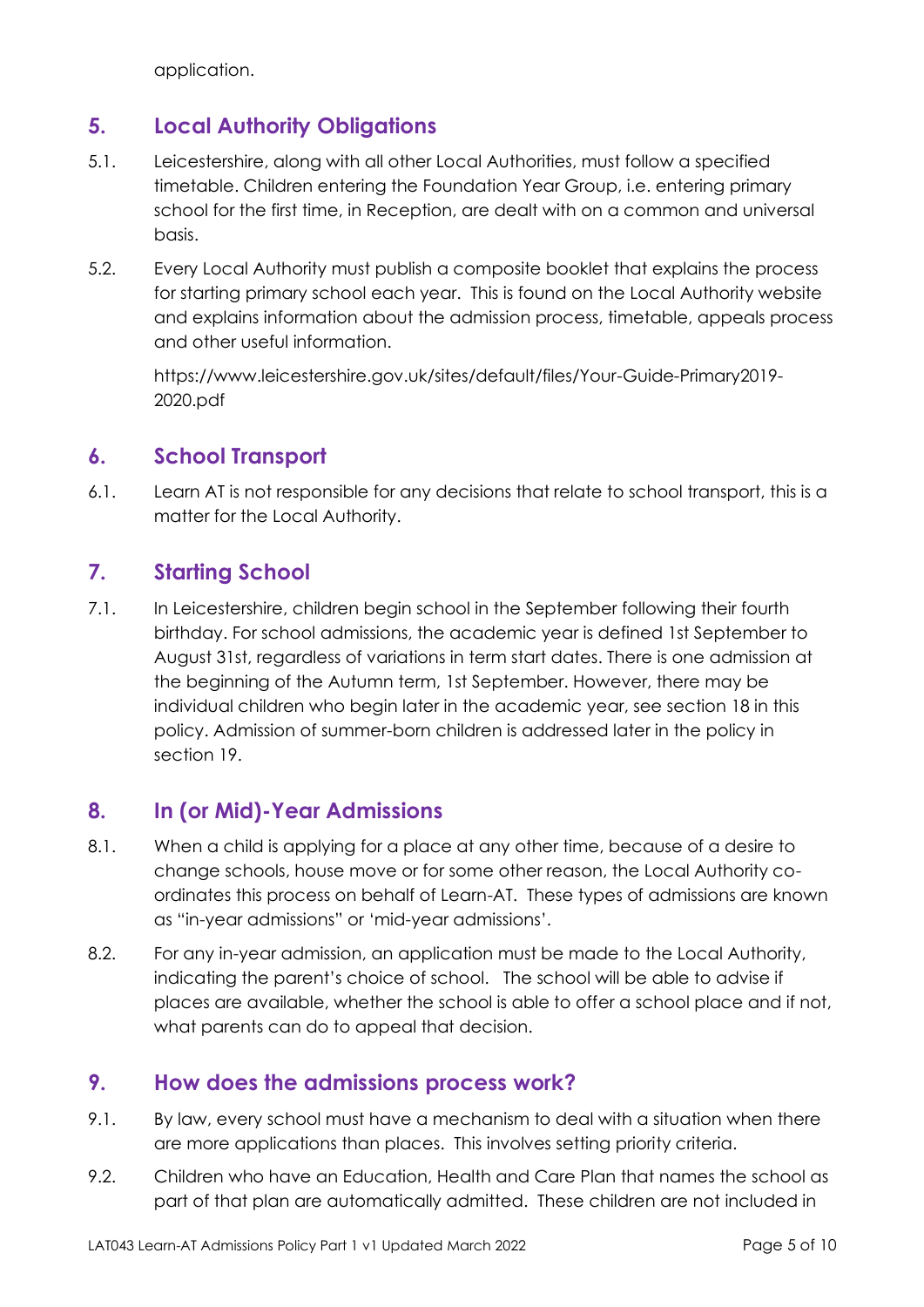the priority criteria, the school offers them a place as this is required by law.

9.3. The number of places available in a school is indicated by its Planned Admission Number (PAN). When there are more applications than places, the school's oversubscription criteria published in the school's Admissions Policy (Part 2) are applied in an objective and fair way. In schools which subscribe to the full LA Admissions Service Level Agreement, the Admissions Service applies the oversubscription criteria to confirm the school's first-time admissions. In schools which don't subscribe to the full LA Admissions Service Level Agreement, the Local Governing Body Admissions Committee applies the criteria to confirm first-time admissions.

#### <span id="page-5-0"></span>**10. What is the Planned Admission Number?**

10.1. The PAN is the number of children the school can accommodate on admission to Reception. This is set by law and is the number that the school considers it can teach, in Reception, in an effective manner. Additionally, the Infant Class Size Regulations require that in Reception, Year 1 and Year 2 no class shall have more than 30 pupils to each teacher. This may mean that in smaller schools, combinations of year groups are also affected by Infant Class Size Regulations; Where there are mixed year groups the combined size of the class must not exceed 30 pupils.

#### <span id="page-5-1"></span>**11. Fair Access Protocols**

- 11.1. Every school is obliged to take part in local fair access protocols. Fair access protocols exist for children who have no school place and who are at risk from missing education due to several factors. Fair access protocols work by a group of schools discussing who can best meet needs of pupils who fall into this category. The fair access protocol procedure takes precedence over the waiting list.
- 11.2. Hard to Place children who fall under the Leicestershire County Council Fair Access Protocol are:
	- Children from the criminal justice system or Pupil Referral Units who need to be reintegrated into mainstream education
	- Children who have been out of education for two months or more;
	- Children of Gypsies, Roma, Travellers, refugees and asylum seekers;
	- Children who are homeless:
	- Children with unsupportive family backgrounds for whom a place has not been sought;
	- Children who are carers:
	- Children with special educational needs, disabilities or medical conditions (but without an Education, Health and Care Plan)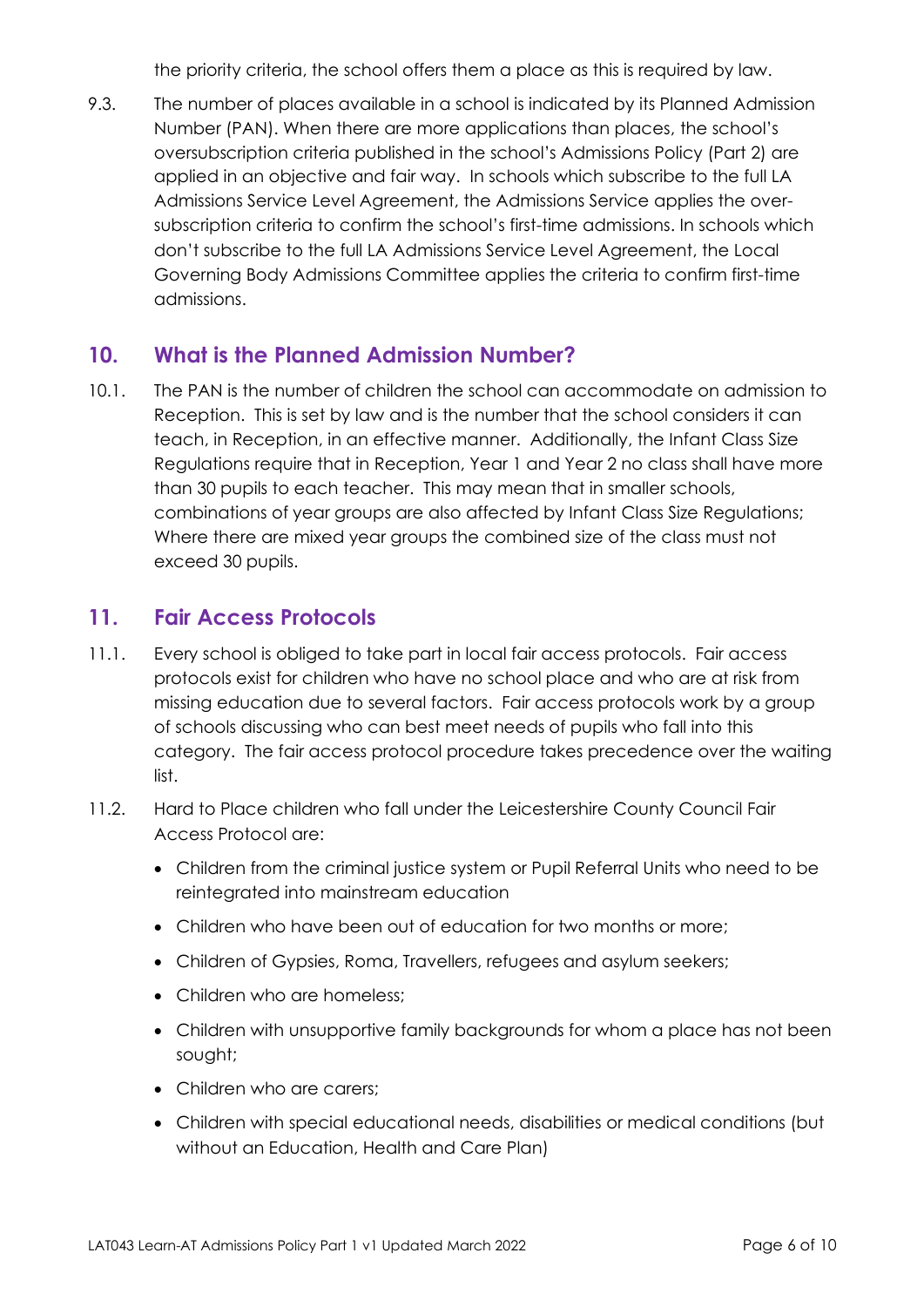# <span id="page-6-0"></span>**12. Children with Special Educational Needs and Disabilities (SEND).**

- 12.1. Learn-AT does not allow the refusal of an application for admission to a Learn-AT school because it is believed that the school is not suitable for the child's special educational needs and/or disabilities. Parents are encouraged to discuss early with a school the needs of a child with special education needs and/or disabilities, where they are proposing to make an application for admission to the school.
- 12.2. Pupils with special educational needs and/or disabilities but no Education, Health and Care Plan (EHCP) are dealt with through the normal admissions policy. Schools cannot refuse to admit a pupil because he/she does not have an EHCP or is being assessed for one.
- 12.3. The Trust Board is required by section 324 of the Education Act 1996 and Children and Families Act 2014 s. 33 to admit to a school a child with an Education, Health and Care Plan which names the school. This is not an oversubscription criterion. Schools must admit children with EHCPs which name the school whether there are places available in the school or not, unless it would be incompatible with the efficient education of others, or the efficient use of resources. Efficient education means providing for each child or young person a suitable, appropriate education in terms of their age, ability, aptitude and any special educational needs they may have. (SEN Code of Practice 2015, para 9.79).

#### <span id="page-6-1"></span>**13. Withdrawing Offers**

13.1. The Learn AT Multi-Academy Trust can withdraw offers of places in certain circumstances. An offer of a place will be withdrawn when a parent has not responded to an offer within a reasonable period of time, usually 21 days from the date of that offer. The offer can also be withdrawn if the basis of the offer was either a fraudulent or misleading application.

#### <span id="page-6-2"></span>**14. Late Applications**

- 14.1. Learn-AT, working with Leicestershire County Council, may accept applications received after the published annual deadline for applications for first-time admission, so long as they are received by any revised date set by the Local Authority. The LA will consider late applications where the applicant can provide evidence that the reason for lateness was beyond the applicant's control. An Independent Appeal Panel may take a different view at a later stage in the process. Examples of reasons for a late application are:
	- family returning from abroad;
	- lone parent has been ill for some time;
	- family moving into Leicestershire from another area;
	- other exceptional circumstances.
- 14.2. Whilst every case is treated on its own merits, evidence to explain why the application is late will be required in every instance. An application that is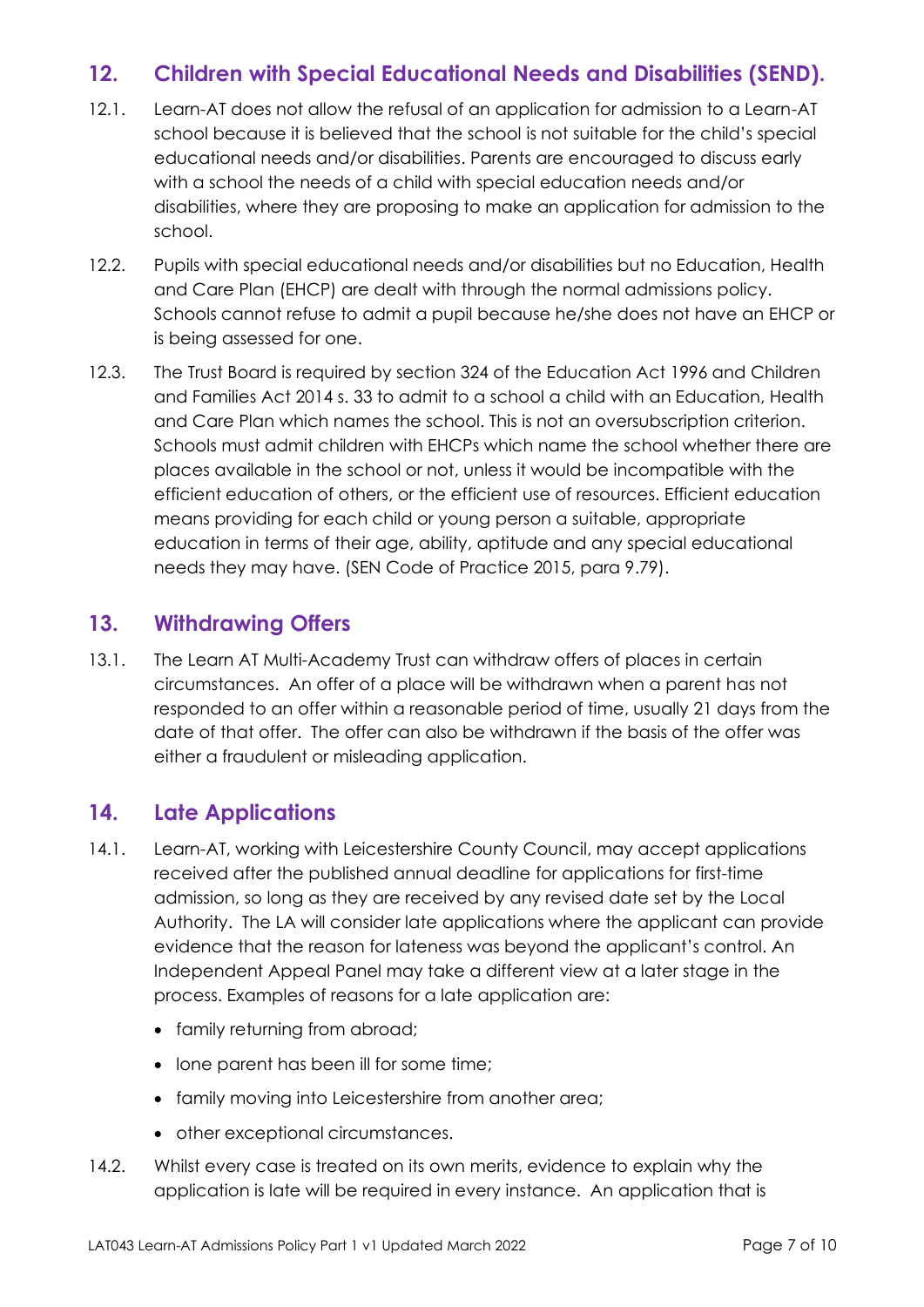accepted as being late, but with justifiable reason, will be included in the first cycle of allocations and the parents will be notified on the national offer day.

14.3. Other late applications for a named Academy after the specified date will be dealt with after the offer day and will be considered against the oversubscription criteria.

## <span id="page-7-0"></span>**15. Waiting Lists**

- 15.1. The Local Authority maintains a waiting list for each school until the end of the Autumn term. The waiting list is ranked in accordance with the school's oversubscription criteria. The list is made up of children whose parent/carers have applied for a place at the school and been unsuccessful. When a place becomes available the next child on the list will be offered the space. If that family does not require the space, it will pass to the next child and so on. The waiting list is 'dynamic' however; this means that late applications are treated equally according to the over-subscription criteria and can affect the ranking of an earlier application.
- 15.2. After the waiting list has been disbanded, places will be allocated on application and if a space is available, following the standard in-year admission procedures.

# <span id="page-7-1"></span>**16. Multiple Births**

16.1. In the unusual event of there being one space available within the infant class size limit, children of multiple births are permitted exceptions to the class size limit in these circumstances.

# <span id="page-7-2"></span>**17. Infant Class Size Limits, Multiple Birth Children and Permitted**

# **Exceptions (Primary and Secondary)**

17.1. In compliance with the relevant regulations, an infant child (i.e. up to and including Year 2) who moves into a school's area once initial allocation decisions have been made, will not necessarily be offered a place in the school if the relevant class will already contain 30 children or if an alternative school with space available in the relevant year group within 2 miles of the home address is identified. If there are no places available in nearby schools, the child will be an excepted pupil in the catchment school, allowing the class to exceed 30 pupils.

# <span id="page-7-3"></span>**18. Admission of children below compulsory school age and deferred entry**

- 18.1. Upon notification of a school place being offered, a child is entitled to a full-time place in the September following their fourth birthday.
- 18.2. Parents can request that the date the child is admitted to the school is deferred until later in the school year, but not beyond the point at which they reach compulsory school age and not beyond the beginning of the final term of the school year for which the original application was made.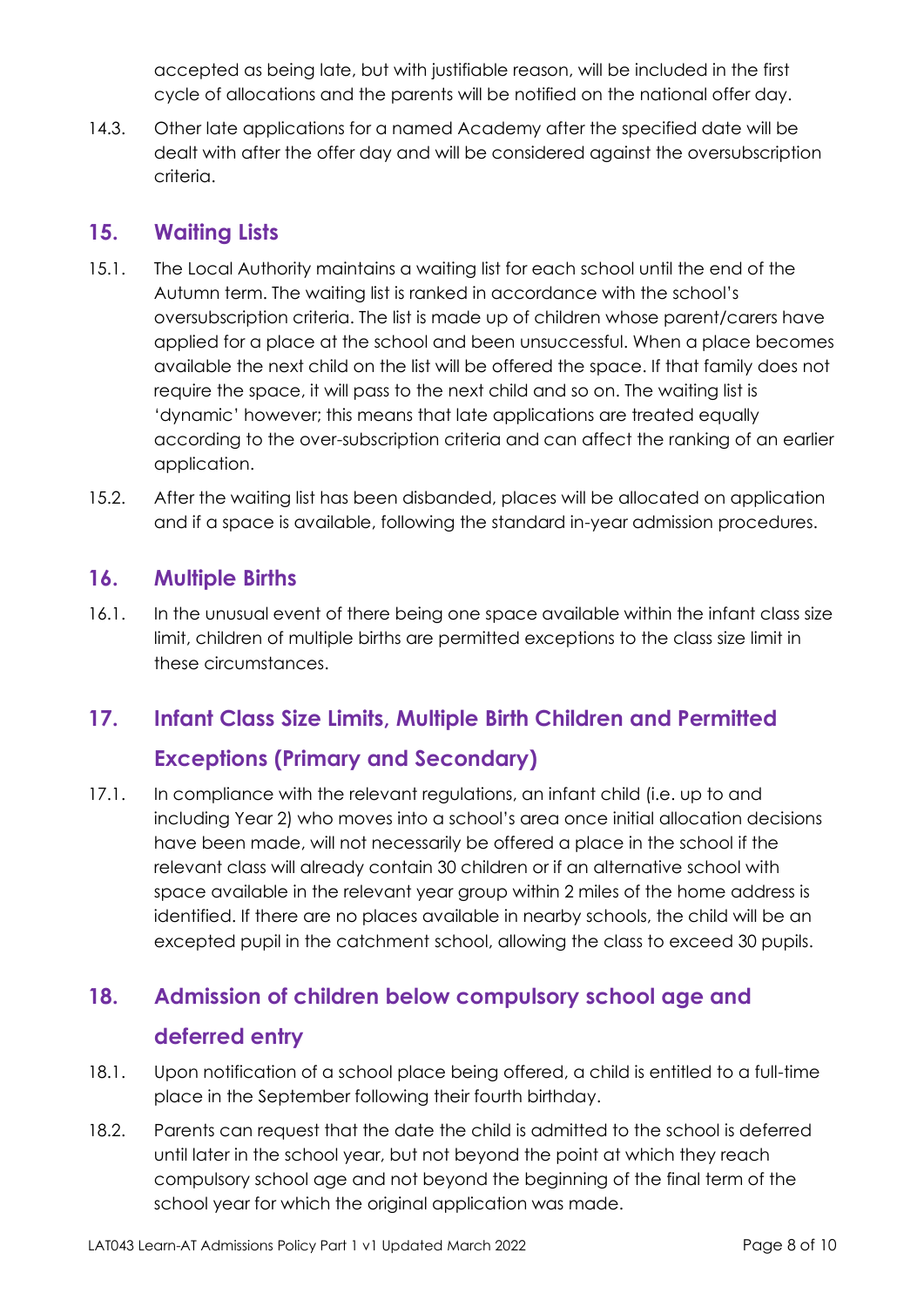- 18.3. To defer a place at first time admission, parents are asked to inform the school where the child has been allocated school place.
- 18.4. If a child does not attend school by the beginning of the final term of the school year for which the original application was made, parents are required to make a new application.

## <span id="page-8-0"></span>**19. Admission of children outside their normal age group**

- 19.1. Parents may seek a place for their child outside of their normal age group for example, if the child is gifted and talented or has experienced problems such as ill health.
- 19.2. Parents of a summer-born child, that is, those children born from 1st April to 31st August, may choose not to send their child to school until the September following their fifth birthday and may request that they are admitted out of their normal age group, for example, to Reception rather than Year 1.
- 19.3. To request a delayed entry parents are required to make an application for their child's admission to their normal age group at the usual time in accordance with this policy and at the same time to submit a request for admission out of the normal age group. Further information about the process will be provided to parents upon their request for admission outside of normal age group or by contacting the school.
- 19.4. Decisions will be made on the basis of the circumstances of each case and in the best interests of the child concerned. This will take into account parents' views, information about the child's academic, social and emotional development, where relevant their medical history and any views of a medical professional, whether they have previously been educated outside of their normal age group and whether they may have fallen in to a lower age group if the child was not born prematurely. The views of the Headteacher of the school concerned must be taken in to account. Decisions made by the Admissions Authority will be clearly set out.
- 19.5. When informing a parent of the decision on which year group the child should be admitted to, the reason(s) will be given.
- 19.6. Where the Admissions Authority agrees to the parent's request for their child to be admitted to a year out of their normal age group, it will be necessary for the parent(s)to apply again for a place at the appropriate time, and as a consequence the child will be admitted to a relevant age group (the age group to which pupils are normally admitted to the school). The Local Authority (on behalf of Learn Academies Trust, as the Admissions Authority) will process the application as part of the main admissions round unless the parental request is made too late for this to be possible and on the basis of determined admission arrangements only including the priority criteria when this applies.
- 19.7. One Admissions Authority cannot be required to honour a decision made by another. If a child is transferring from another Local Authority area, the receiving Admissions Authority will start the admissions process afresh. Decisions will be made by the Admissions Authority regarding the parental request for admission out of